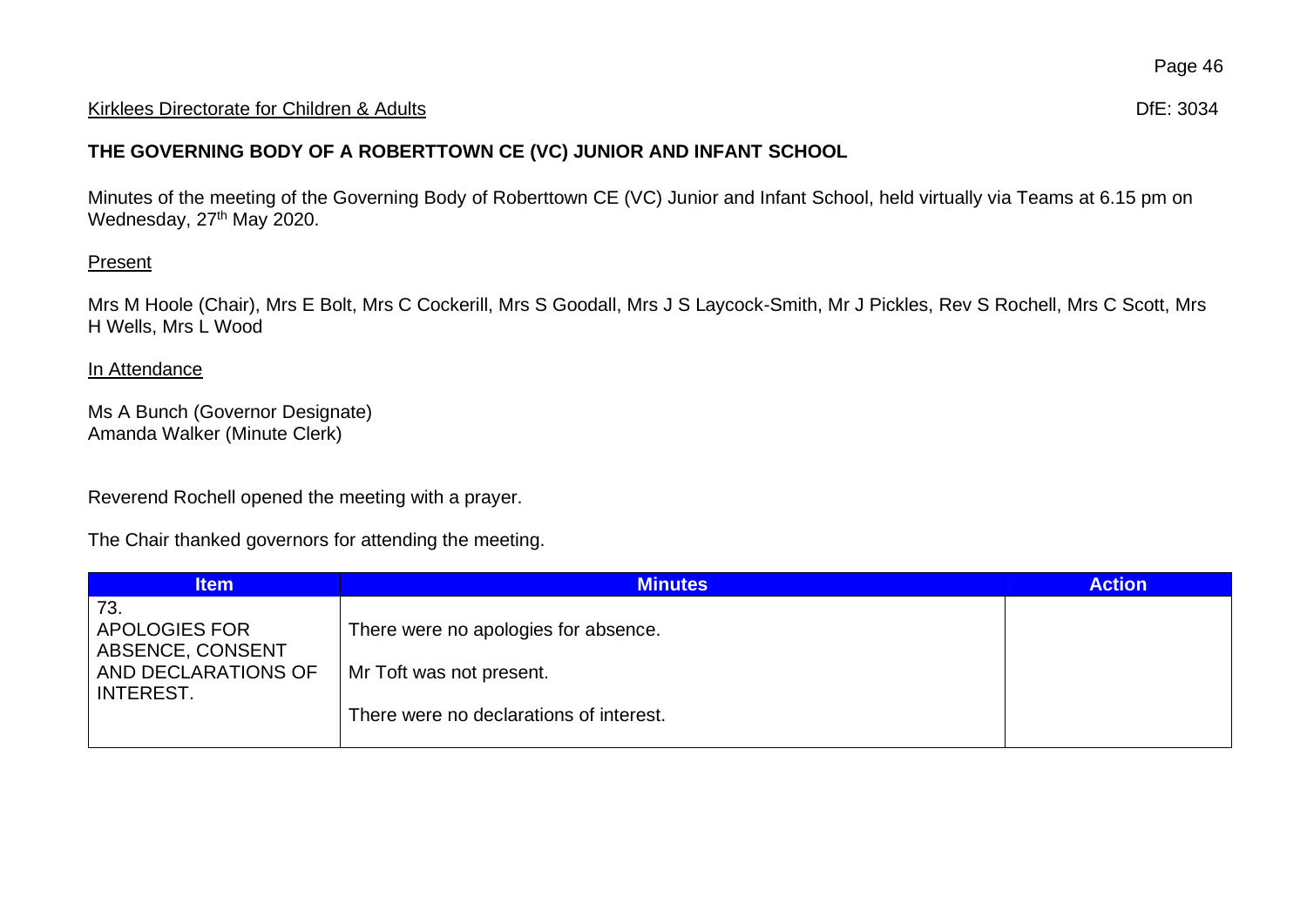| Page 46 |  |
|---------|--|
|---------|--|

| <b>Item</b>                                                                                   | <b>Minutes</b>                                                                                                                                                                                                                                                                                                                                                                                                                                                                                                                                                                                                                                                                                                                                                                                                                                                                                                                                                                                                                                                                                                                                                                                                                                                                                                                                                                           | <b>Action</b> |
|-----------------------------------------------------------------------------------------------|------------------------------------------------------------------------------------------------------------------------------------------------------------------------------------------------------------------------------------------------------------------------------------------------------------------------------------------------------------------------------------------------------------------------------------------------------------------------------------------------------------------------------------------------------------------------------------------------------------------------------------------------------------------------------------------------------------------------------------------------------------------------------------------------------------------------------------------------------------------------------------------------------------------------------------------------------------------------------------------------------------------------------------------------------------------------------------------------------------------------------------------------------------------------------------------------------------------------------------------------------------------------------------------------------------------------------------------------------------------------------------------|---------------|
| 74.<br>NOTIFICATION OF ITEMS<br>TO BE BROUGHT UP<br><b>UNDER ANY OTHER</b><br><b>BUSINESS</b> | There were no items to be brought under Any Other Business.                                                                                                                                                                                                                                                                                                                                                                                                                                                                                                                                                                                                                                                                                                                                                                                                                                                                                                                                                                                                                                                                                                                                                                                                                                                                                                                              |               |
| 75.<br>UPDATE ON RETURN TO<br><b>SCHOOL</b>                                                   | The Head Teacher informed governors that following the meeting last week a<br>full risk assessment had now been shared with staff. The Head Teacher had<br>met with small groups of staff to discuss the proposals for reopening of<br>school. Staff remained supportive but understandably concerned.<br>The Head Teacher and DHT had cross checked the guidance received from<br>the teaching unions with the school policy.<br>Governors were informed that approximately 50% of parents had indicated<br>that their children would be returning to school and school would be able to<br>accommodate Reception, Year 1 and a group of 12 from Year 6. The<br>allocation of places will be confirmed to parents on Thursday.<br>Governors were informed that initially 2 groups of key worker children will<br>attend increasing to 3 groups of key worker children plus Year 1 on Thursday.<br>Reception children will follow and finally the group of Y6 children on 15 June.<br>Initially children will be provided with a packed lunch consisting of a sandwich,<br>fruit and home baking. This will be eaten outside whenever possible. The<br>Head Teacher hoped that the y would be able to move towards providing a<br>hot plated meal.<br>Q: Will the groups just have a teacher with them?<br>A: There will be a TA with each teacher plus another adult if any children in |               |
|                                                                                               | the group have one to one support. There will be no traditional structure to the                                                                                                                                                                                                                                                                                                                                                                                                                                                                                                                                                                                                                                                                                                                                                                                                                                                                                                                                                                                                                                                                                                                                                                                                                                                                                                         |               |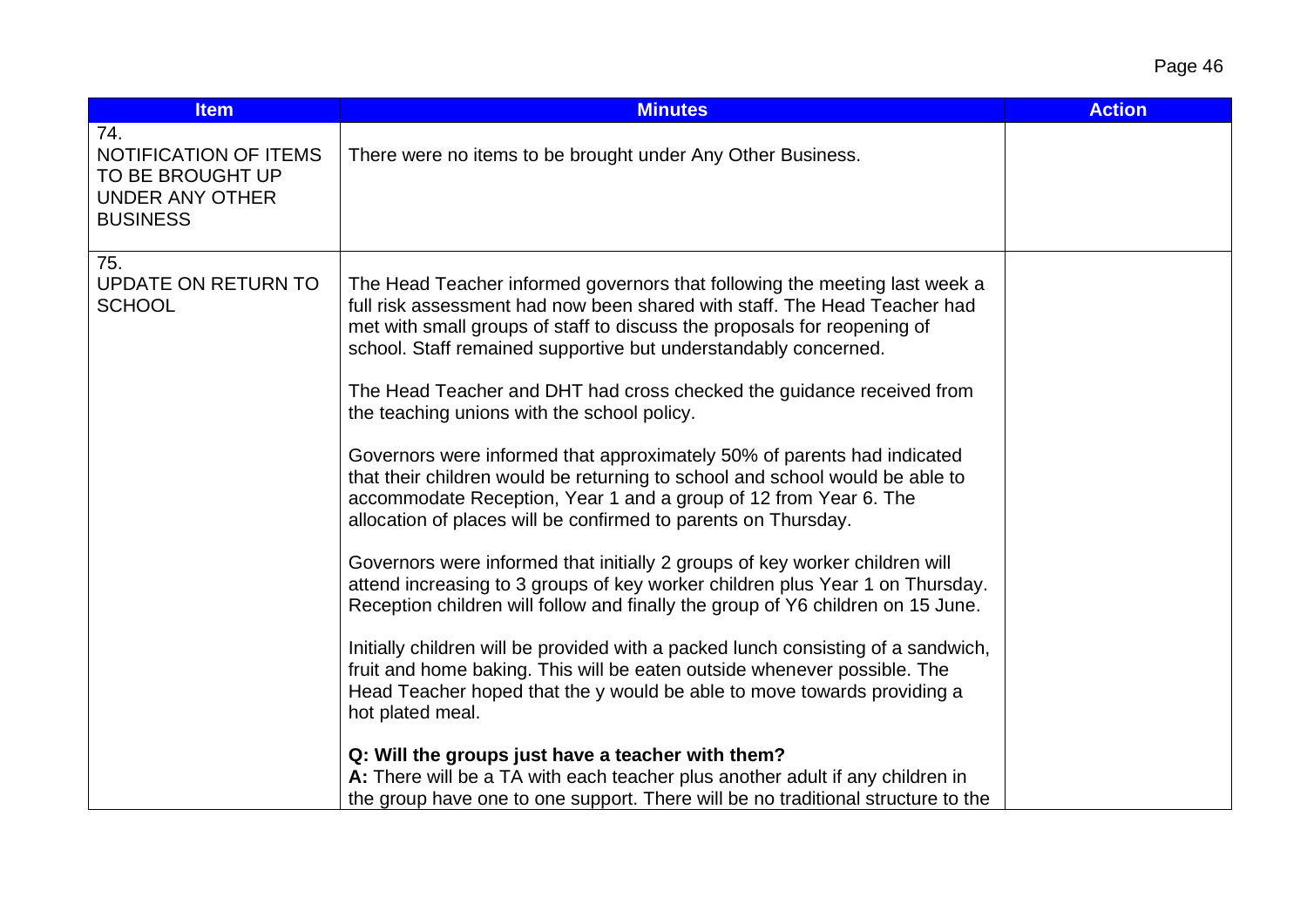Page 46

| <b>Item</b> | <b>Minutes</b>                                                                                                                                                                                                                                                                                                         | <b>Action</b> |
|-------------|------------------------------------------------------------------------------------------------------------------------------------------------------------------------------------------------------------------------------------------------------------------------------------------------------------------------|---------------|
|             | day and breaks will be taken when they are needed. The children need to be<br>kept active and engaged.                                                                                                                                                                                                                 |               |
|             | Q: Have you addressed any issues with cleaning?<br>A: The LA provided further guidance and additional cleaning supplies will be<br>received this week. Staff will be doing more cleaning down and they are<br>happy to do this.                                                                                        |               |
|             | Q: Is it because we now have an extra group of key worker children that<br>we have been unable to offer places to all Year 6?<br>A: The children of key workers are priority and they have now expanded from<br>2 to 3 groups. When the priority list is considered it is not possible to take the<br>whole of Year 6. |               |
|             | Q: Do the key worker groups go back into their year groups?<br>A: If they are attending Breakfast club/ Rascals they have to stay in the key<br>worker group otherwise they will join their year group.                                                                                                                |               |
|             | Q: What will children learn?<br>A: The emphasis curriculum wise will be on PSHE and mental wellbeing. We<br>will look at early reading, maths and English while being mindful of how<br>teaching will work within the groups.                                                                                          |               |
|             | Q: Are we comfortable with the risk assessment?<br>A: We have matched the LA risk assessment with the union information and<br>we are comfortable that we are meeting all the requirements.                                                                                                                            |               |
|             | Q: Are we still not considering the other years returning?<br>A: That is a DfE decision $-$ they have set the priority order.                                                                                                                                                                                          |               |
|             | Q: Is it likely that all children will return for a month before the holidays?<br>A: That is the Government's ambition, but it will be led by the science. If the<br>infection rate reduces we may be able to let more in.                                                                                             |               |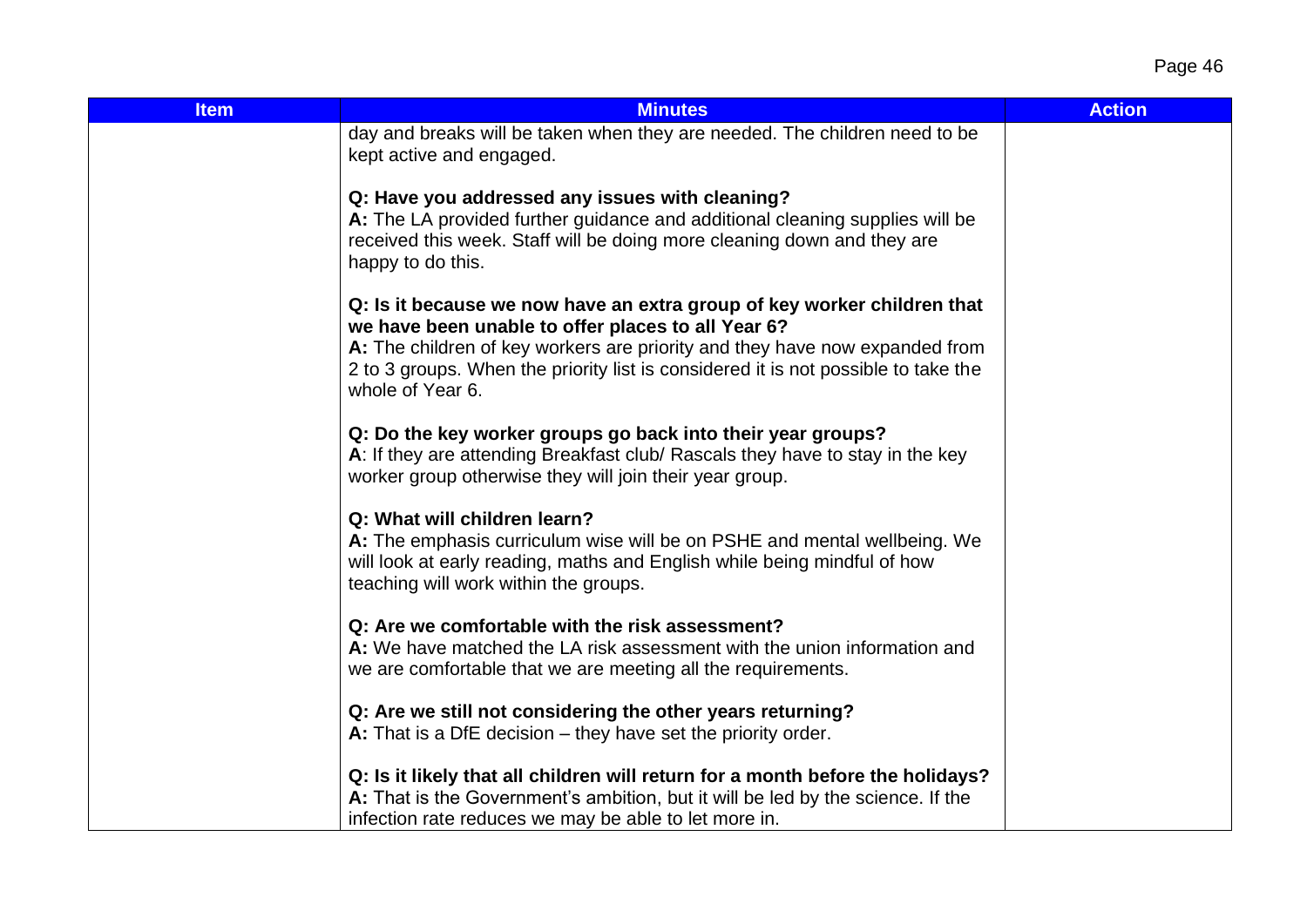Page 46

| <b>Item</b> | <b>Minutes</b>                                                                                                                                                                                                                                                              | <b>Action</b> |
|-------------|-----------------------------------------------------------------------------------------------------------------------------------------------------------------------------------------------------------------------------------------------------------------------------|---------------|
|             | Q: Do we have a spare classroom?<br>A: Yes, but we cannot safely staff another room and we are using it for<br>storage.                                                                                                                                                     |               |
|             | Q: What is happening about Year 6 transition?<br>A: Reception visits and Y6 Transition day are both unlikely to happen. The<br>September transition for Reception may take longer and home learning staff<br>will take the lead on how Reception transition can be managed. |               |
|             | Q: Do we have any children who have suffered a bereavement?<br>A: We have a couple of staff who have lost grandparents/in-laws but not<br>Covid related. We will make Reverend Rochell aware of any that we may<br>have.                                                    |               |
|             | Q: Once the groups of 12 are created can they be added to if for example<br>a key worker decided they would like a place?<br>A: This would have to be a Head Teacher decision and individual<br>circumstances would be considered at the time.                              |               |
|             | Q: Are key worker children in every day?<br>A: We have had the odd ones in part time but going forward they will probably<br>use every day now.                                                                                                                             |               |
|             | Q: What will you do if parents are stood about 'chatting'?<br>A: They will be asked to move along. This will be communicated to parents<br>before their child returns to school and it shouldn't be an issue.                                                               |               |
|             | The Chair asked governors of they had any additional queries or concerns.<br>The Chair informed governors that she had sent a letter to all staff thanking<br>them for their hard work.                                                                                     |               |